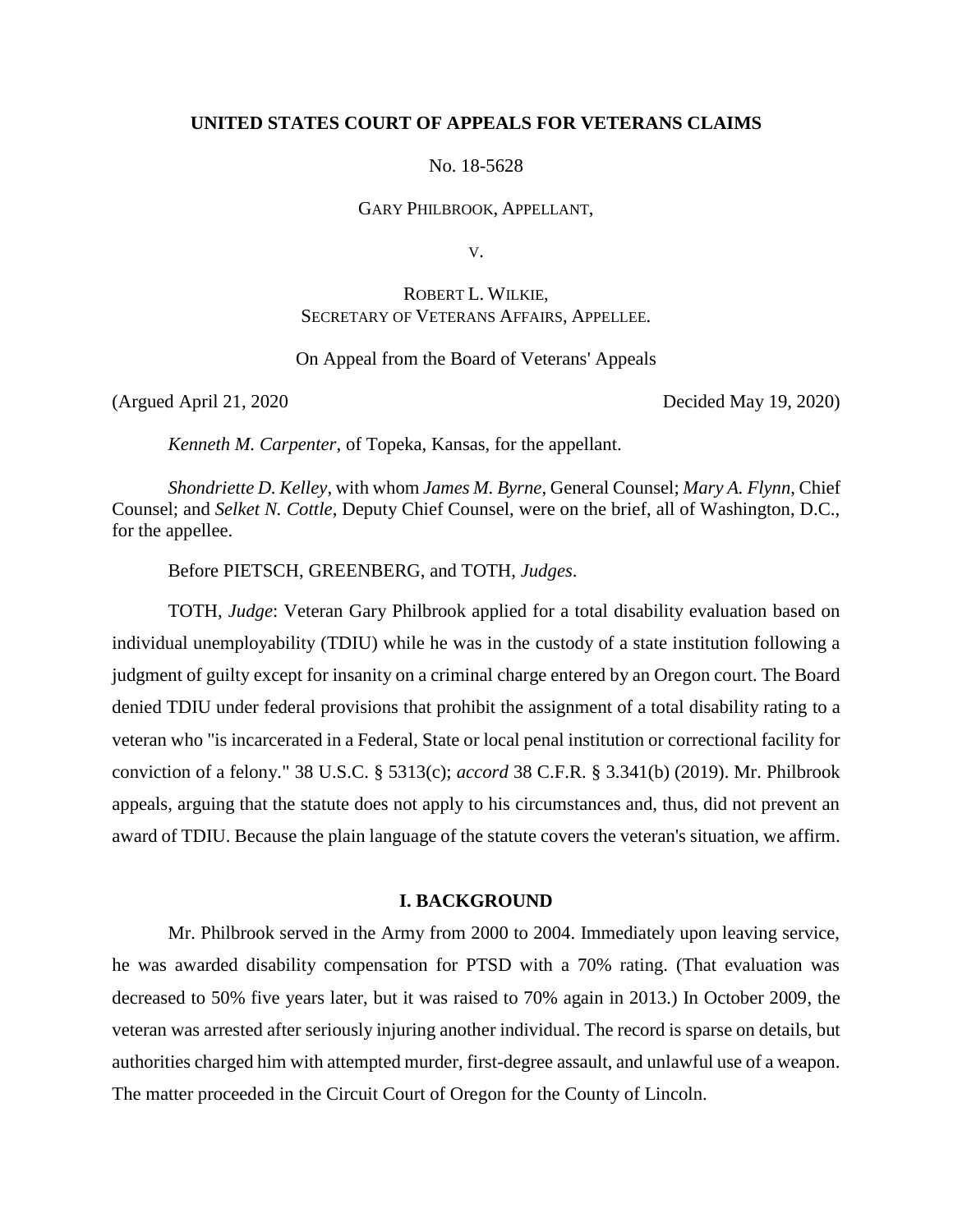In April 2011, that court entered a "Judgment Upon Stipulation and Finding of Guilty Except for Insanity." R. at 797-98. It determined that Mr. Philbrook's actions constituted the crime of attempted murder, a class A felony. Consistent with his plea, the Court found him "guilty except for insanity of the crime of attempted murder." R. at 799. Under Oregon law, a person "is guilty except for insanity if, as a result of mental disease or defect at the time of engaging in criminal conduct, the person lacks substantial capacity either to appreciate the criminality of the conduct or to conform the conduct to the requirements of law." OR. REV. STAT. § 161.295(a) (2011). Given the veteran's danger to others, the court ordered him "placed under the jurisdiction of the Psychiatric Security Review Board . . . for care, custody and treatment for a maximum period not to exceed 20 years"; and "committed [him] to the custody of the Oregon State Hospital." R. at 799.

While in custody, Mr. Philbrook sought TDIU, a total disability rating granted to a veteran who is "unable to secure or follow a substantially gainful occupation as a result of serviceconnected disabilities." 38 C.F.R. § 4.16(a) (2019). Per the Board, the veteran twice asserted that service-connected psychiatric problems prevented him from sustaining gainful employment—in September 2011 and March 2013. (Only the March 2013 TDIU application is in the present record.) The issue of entitlement to TDIU eventually reached the Board, which denied it in a June 2018 decision. After finding that Mr. Philbrook had been "continuously incarcerated for a felony since October 2009," the Board concluded that section 5313(c), as implemented by § 3.341(b), prohibited TDIU "as a matter of law." R. at 4-5. The veteran appealed, challenging the Board's legal reasoning and seeking reversal.

Things got complicated after the case was referred to a panel of the Court in February 2020. First, Mr. Philbrook's counsel notified us of his discovery that the veteran was released from the Oregon State Hospital in April 2018, whereupon he once again sought and was denied TDIU in July 2018. He appealed this decision.

Then, a little more than a month after Mr. Philbrook filed his notice, the Secretary advised that a decision review officer granted TDIU, effective April 13, 2018—the day after the veteran was released from the hospital. The Secretary also proposed that the present appeal was now moot because Mr. Philbrook could challenge the effective date assigned. Additionally, the Secretary filed a contemporaneous "Notice of Change of Position," stating that, if the Court disagreed with VA on mootness, the Agency would agree to a remand so that the Board could reconsider its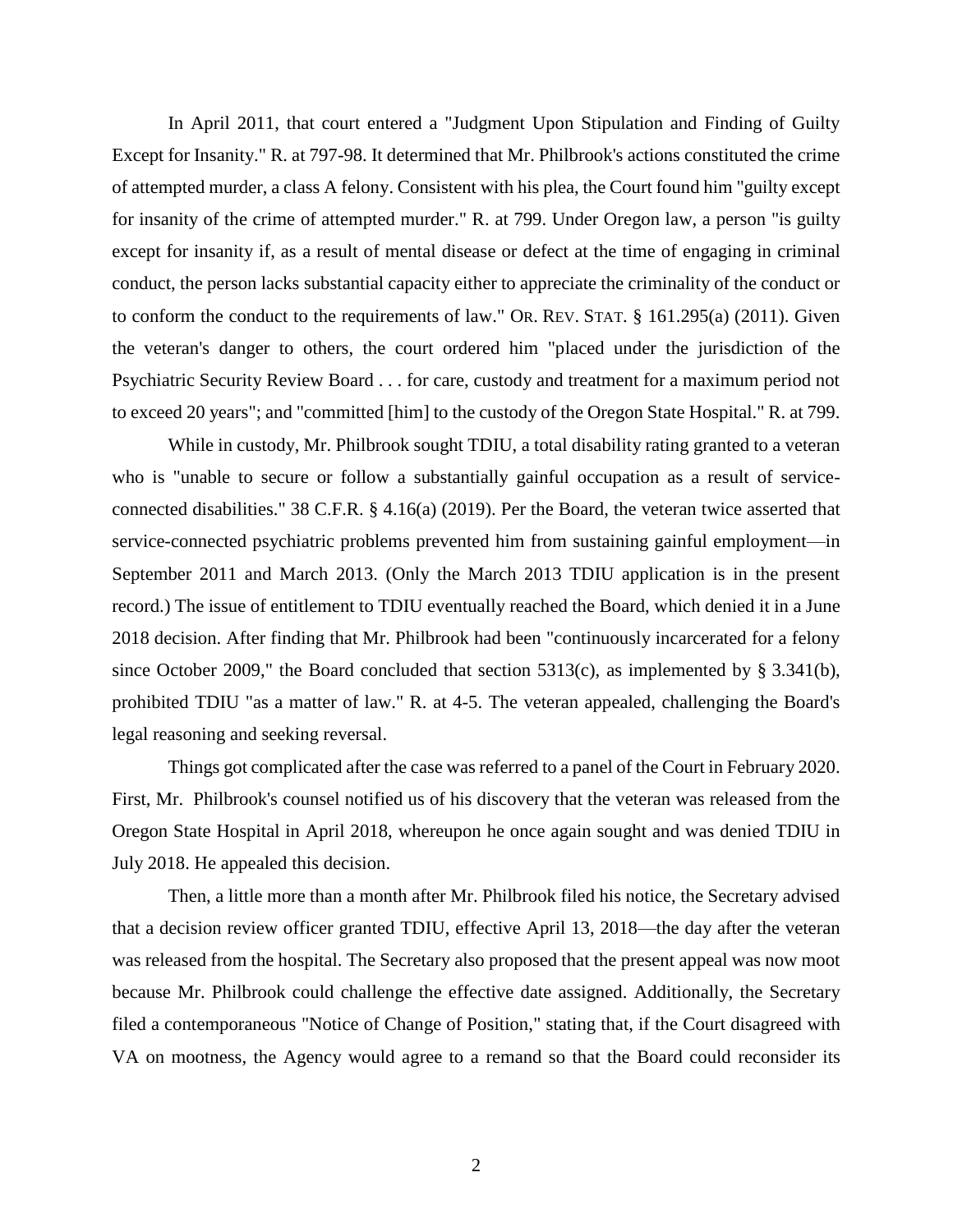finding that Mr. Philbrook had been "continuously incarcerated" since 2009, in light of evidence suggesting he was released from the state hospital in 2013 rather than in 2018.

In reply, Mr. Philbrook rejects the Secretary's allegation of mootness *and* his remand concession. "If the interpretation of the Board is correct," the veteran maintains, "then affirmance is warranted and not remand." Appellant's April 9, 2020, Reply at 3.

#### **II. ANALYSIS**

Given the Secretary's suggestion of mootness, and our obligation to ensure that we have jurisdiction, we first address whether a live case or controversy remains. Finding that the appeal is not moot, we then proceed to the merits. And, as explained below, we conclude that section 5313(c)'s plain text confirms the Board's reading of the statute as precluding the award of TDIU to the veteran while he was confined in a state mental institution following criminal court proceedings.

### A. *Jurisdiction*

This Court long ago adopted the rule from Article III, section 2 of the U.S. Constitution that our jurisdiction only extends to a "case or controversy." *Mokal v. Derwinski*, 1 Vet.App. 12, 15 (1990). A live case or controversy must be present at the outset of an appeal and persist throughout its pendency. *See Cardona v. Shinseki*, 26 Vet.App. 472, 474 (2014). As a jurisdictional requirement, the Court has an independent duty to ensure that a case or controversy still exists. *Demery v. Wilkie*, 30 Vet.App. 430, 434 (2019). If an appellant receives the benefit or relief sought before the Court reaches a decision, the case becomes moot and the appeal must be dismissed. *See id.* But we can dismiss this case as moot only if it is impossible for us to grant "any effectual relief" whatever" to Mr. Philbrook in the event that he prevails. *Mission Prod. Holdings v. Tempnology, LLC*, 139 S. Ct. 1652, 1660 (2019).

Mr. Philbrook's case is not moot because he seeks a determination of entitlement to TDIU for a specific period of time, rather than merely entitlement to TDIU as a general matter. VA made TDIU effective from April 13, 2018—the day after the veteran was discharged from the Oregon State Hospital. But this excludes the period between Mr. Philbrook's TDIU application date (sometime in September 2011, or in March 2013 at the latest) and his release date, all the while he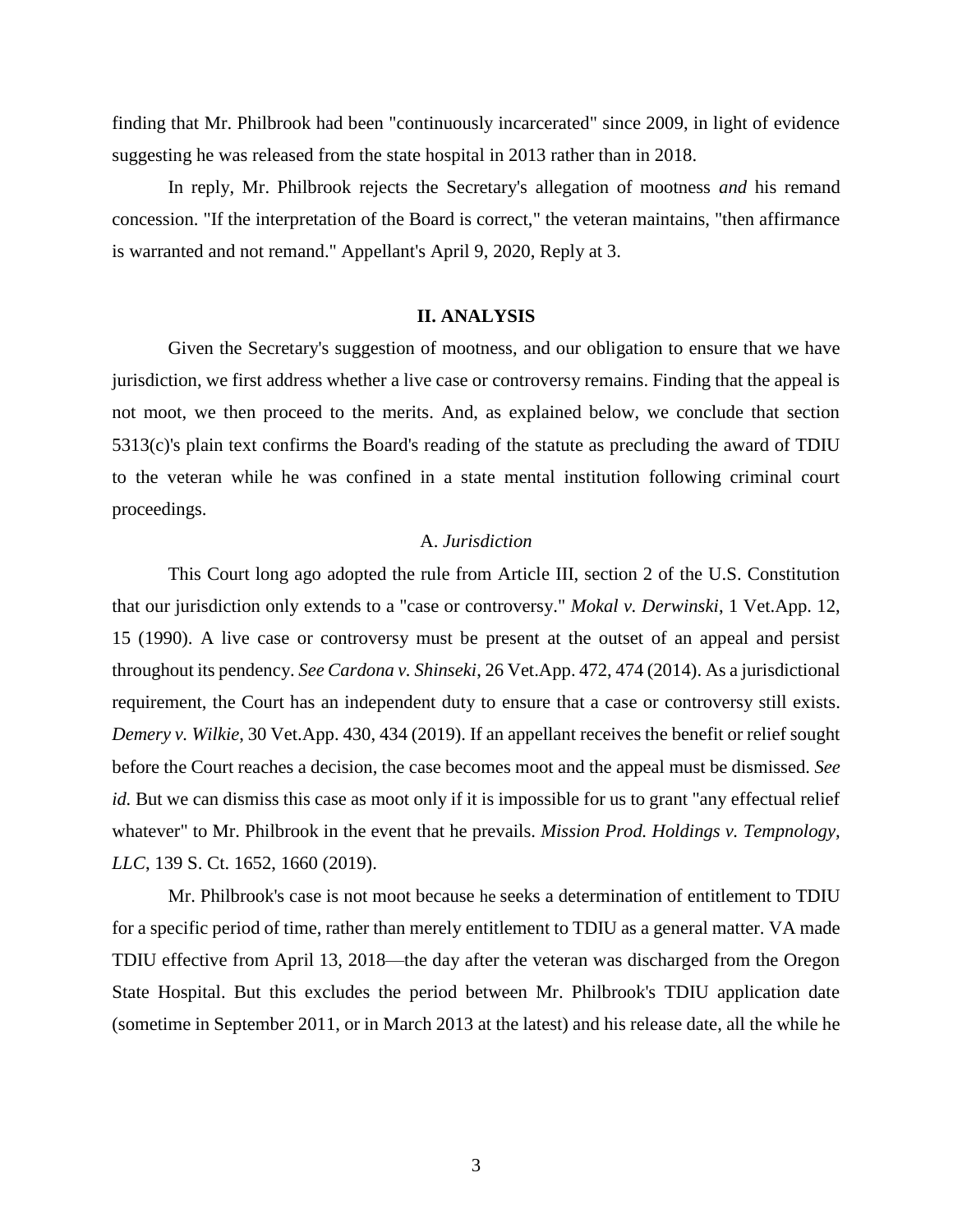was confined by the State of Oregon.<sup>1</sup> If the Court were to determine that section 5313(c) doesn't preclude payment of TDIU during this period and reverse the Board decision, that would certainly constitute "effectual relief." *Mission Prod. Holdings*, 139 S. Ct. at 1660.

Nor are we persuaded by the Secretary's contention that this case is moot because Mr. Philbrook can appeal the effective date of TDIU awarded in March 2020. The mootness standard set out in *Mission Product Holdings* is a "demanding" one. *Id*. Whether this analysis is affected by the unique opportunities veterans law might provide for obtaining relief through later proceedings—such as a request to reopen a claim followed by an earlier-effective-date argument is a question we need not resolve here. The basis of the Board's TDIU denial was legal, not factual, in nature. The legal impediment of section 5313(c) would still exist in any effective-date appeal Mr. Philbrook may bring as to VA's March 2020 decision. And, at oral argument, the Secretary reaffirmed his position that the Board's interpretation of section 5313(c) is correct. OA Recording at 36:20-35. In other words, the present dispute between the parties would arise again in any future administrative or judicial appeal. Given all these considerations, the Court concludes that this case is not moot and jurisdiction exists.

### B. *Section 5313(c)*

Now, the merits. Mr. Philbrook first sought TDIU while he was in custody at the Oregon State Hospital. The Board denied that benefit under section 5313. That statute, in relevant part, provides:

The Secretary shall not assign to any veteran a rating of total disability based on the individual unemployability of the veteran resulting from a service-connected disability during any period during which the veteran is incarcerated in a Federal, State, local, or other penal institution or correctional facility for conviction of a felony.

### 38 U.S.C. § 5313(c).

l

First enacted in 1980, subsection (c) initially applied to veterans "incarcerated in a Federal, State, or local penal institution for conviction of a felony." Veterans' Disability Compensation and Housing Benefits Amendments of 1980, Pub. L. No. 96-385, § 504(a), 94 Stat. 1528, 1534-35. A

<sup>&</sup>lt;sup>1</sup> In his "Notice of Change of Position," the Secretary relies on a VA treatment note that refers to the veteran's discharge from the Oregon State Hospital in July 2013. But even assuming the reliability of the July 2013 date, it makes no difference for mootness purposes. Even if the veteran did not seek TDIU until March 2013, a July 2013 release date would still mean that the Board's reading of section 5313 denied him four months' worth of TDIU. The monthly 100% compensation rate in 2013 was \$2,107 for a veteran without dependents. *See* https://www.benefits.va.gov/COMPENSATION/resources\_comp0100.asp.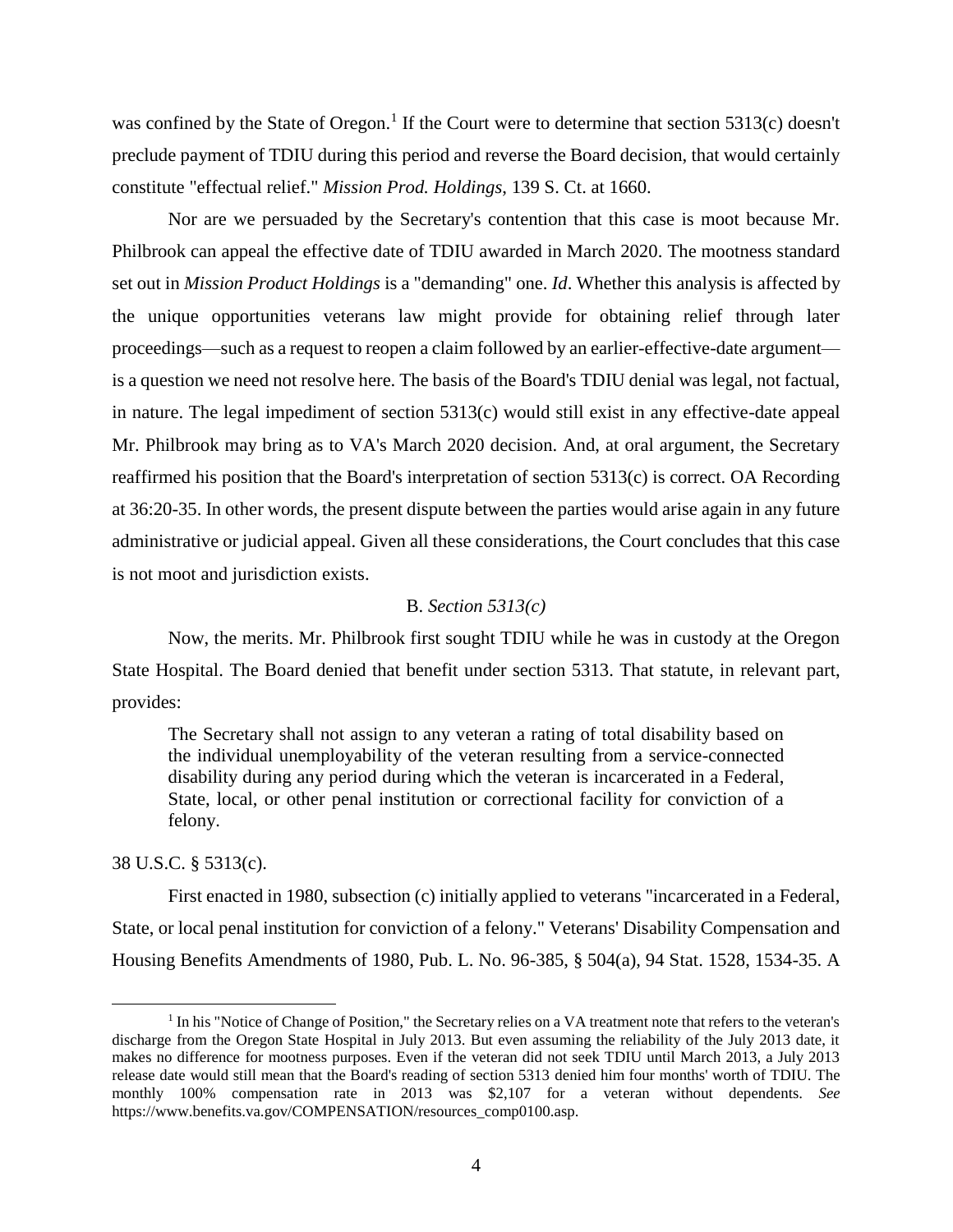"technical and clarifying" amendment was passed by Congress in 2006 to confirm that the provision covered "a Federal, State, local, or *other penal institution or correctional facility*." *Wanless v. Shinseki*, 618 F.3d 1333, 1338 (Fed. Cir. 2010).

The terms at issue in section  $5313(c)$ —"incarcerated," "penal institutional or correctional facility," "conviction"—are not defined by the statute or the implementing regulation, § 3.341(b), which merely repeats the disputed statutory text without elaboration.<sup>2</sup> Thus, this case turns on statutory, not regulatory, interpretation. *See Cook v. Snyder*, 28 Vet.App. 330, 339 (2017), *aff'd sub nom. Cook v. Wilkie*, 908 F.3d 813 (Fed. Cir. 2018). That is an inquiry the Court undertakes de novo. *Atilano v. Wilkie*, 31 Vet.App. 272, 279 (2019).

"We begin with the language of the statute itself" and presume, in the absence of explicit definitions, that words in a statute "bear their ordinary meanings." *Id*. (internal quotation marks and citations omitted). When section 5313(c) was enacted, "incarceration" was synonymous with "imprisonment," which meant "[t]he act of putting or confining a man in prison"; "[t]he restraint of a man's personal liberty; coercion exercised upon a person to prevent the free exercise of his powers of locomotion." BLACK'S LAW DICTIONARY 681, 685 (5th ed. 1979); WEBSTER'S NEW INTERNATIONAL DICTIONARY OF THE ENGLISH LANGUAGE 1141 (3d ed. 1986) (defining "incarcerated" as "imprisoned, confined").

The word "conviction" was defined as the result of a judicial proceeding that "ends in a judgment or sentence that the accused is guilty as charged." BLACK'S at 301; *accord* WEBSTER'S at 499. A "conviction" includes "ascertainment of guilt by a plea of guilty or nolo contendere." BALLENTINE'S LAW DICTIONARY 270 (3d ed. 1969).

Finally, a "correctional facility" or "correctional institution" was used as "[a] generic term describing prisons, jails, reformatories and other places of correction and detention," with "correction" meaning "[d]iscipline, treatment and rehabilitation of offenders through confinement, parole, probation, counseling, etc." BLACK'S at 311; *accord* BLACK'S LAW DICTIONARY 370, 1232 (8th ed. 2004).

Save for slight variations, these are the definitions adopted by this Court and the Federal Circuit when previously interpreting section 5313(c). Thus, relying on *Black's* definition of

 $\overline{\phantom{a}}$ 

<sup>&</sup>lt;sup>2</sup> "A total rating for compensation purposes based on individual unemployability which would first become effective while a veteran is *incarcerated in a Federal, State or local penal institution for conviction of a felony*, shall not be assigned during such period of incarceration." 38 C.F.R. § 3.341(b) (2019) (emphasis added).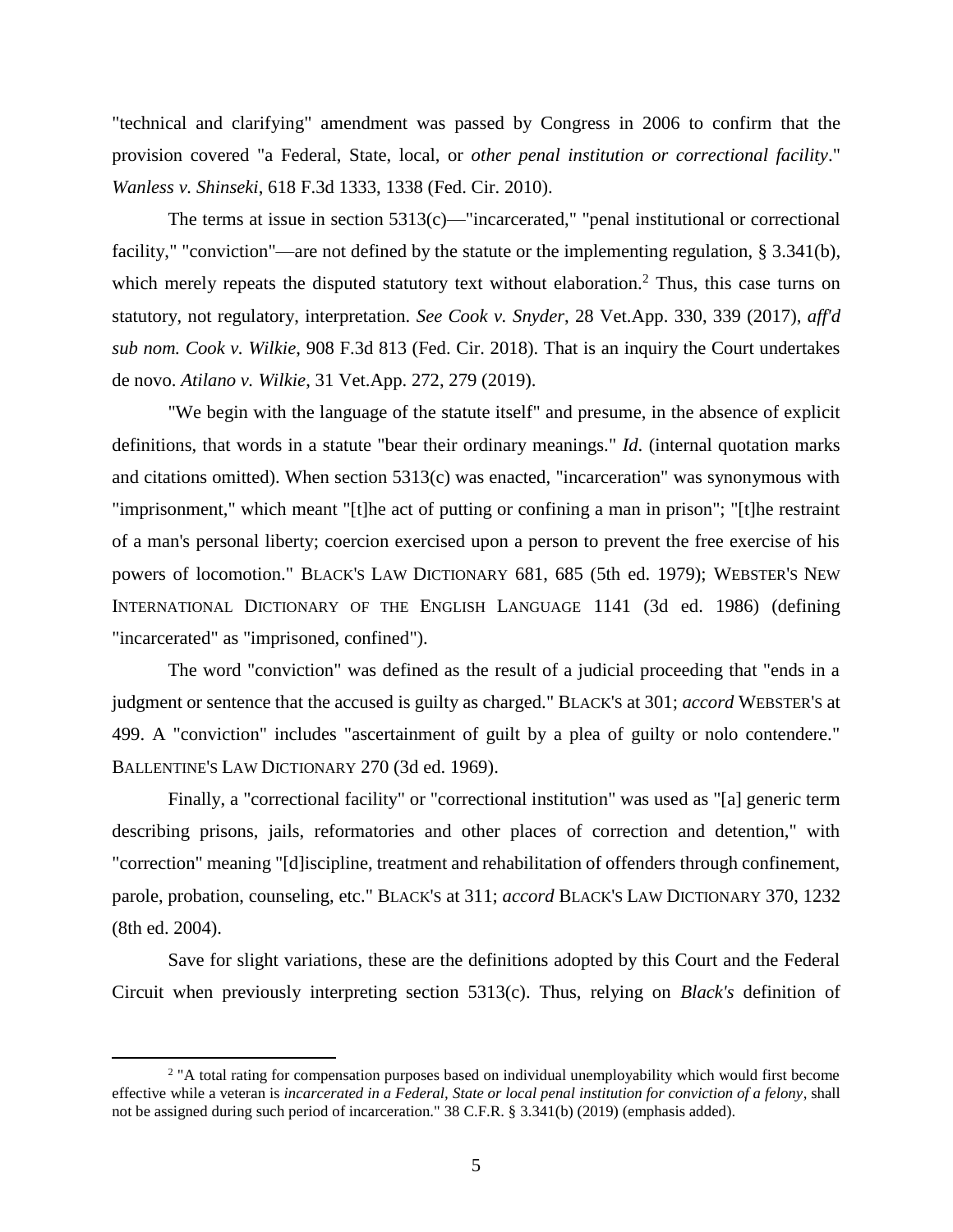"conviction" as the "process of judicially finding someone guilty of a crime; the state of having been proved guilty," the Federal Circuit concluded that the term encompasses pleas such as guilty or no contest. *Mulder v. McDonald*, 805 F.3d 1342, 1346-47 (Fed. Cir. 2015), *aff'g Mulder v. Gibson*, 27 Vet.App. 10 (2014); *see also Wilson v. Gibson*, 753 F.3d 1363, 1367 (Fed. Cir. 2014). That is, "according to its ordinary meaning, a 'conviction' occurs when the accused is found—or pleads—guilty" and is "separate and distinct" from the manner of sentencing. *Mulder*, 805 F.3d at 1347. Other terms have received similar analyses. *See, e.g.*, *Wanless v. Shinseki*, 23 Vet.App. 143, 147 (2009), *aff'd*, 618 F.3d 1333 (Fed. Cir. 2010) ("incarcerated"); *see also Woodard v. Shinseki*, 480 F. App'x 576, 579 (Fed. Cir. 2012) (nonprecedential) (reading the terms "commitment" and "incarceration" as "interchangeable" under the statute).

In our view, the plain meanings of these statutory terms cover Mr. Philbrook's circumstances. In accordance with his plea of guilty except for insanity, a state trial court found that his "actions constituted the crime of attempted murder, a class A felony." R. at 799. He was taken into custody and confined at a state mental institution following these criminal proceedings.

For good measure, this interpretation of the plain language of section 5313(c) coheres with the purpose of the statute, which the Federal Circuit noted is "to correct the perceived problem of providing hundreds and thousands of tax free benefits to veterans incarcerated for the commission of felonies when at the same time the taxpayers of this country are spending additional thousands of dollars to maintain these same individuals in penal institutions." *Wanless,* 618 F.3d at 1337 (cleaned up). The rest of section 5313 works toward the same goal. Subsection (a) restricts the amount of VA benefits payable to an incarcerated individual, while subsection (b) permits the unpaid portion of those benefits to be apportioned to persons dependent on the incarcerated individual for financial support.

Mr. Philbrook's contention that section 5313(c) does not apply to him is based on an improperly narrow reading of the statute's language. For example, he suggests that he doesn't fall within the provision's reach because he isn't "confined in a jail or prison." Appellant's Br. at 8. Congress could have used those more specific terms here, but it didn't. And we presume that its word choice was deliberate. *See Shoshone Indian Tribe v. United States*, 364 F.3d 1339, 1347 (Fed. Cir. 2004). A jail or a prison is certainly an example of a "correctional facility," but that term is broader and—as noted above—describes a place where a person is confined or detained for punishment, treatment, or other purposes. When asked, the veteran's counsel conceded that he was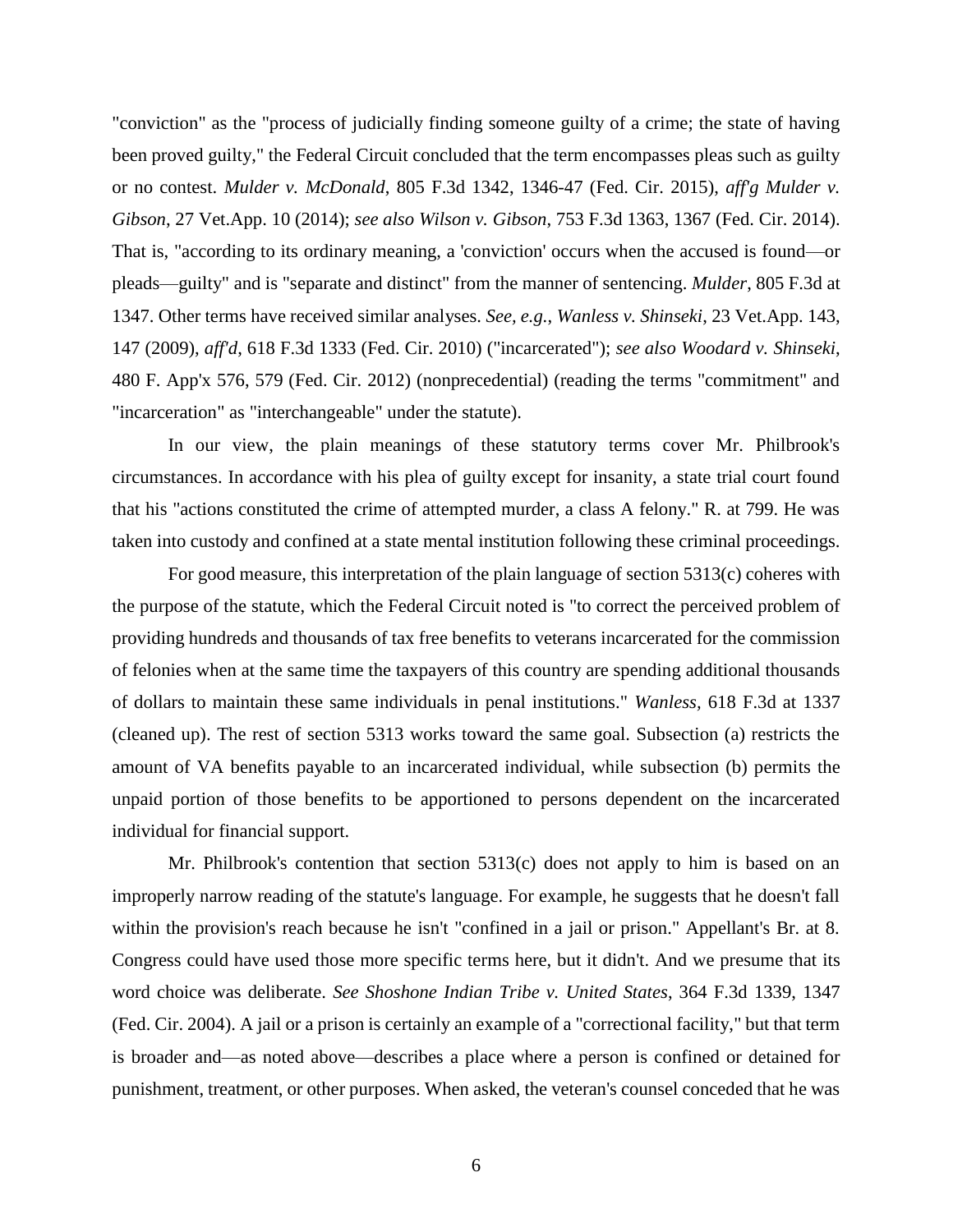not free to leave the Oregon State Hospital. OA Recording at 17:35-44. Even the definition of "penal institution" quoted by the veteran is more expansive than he acknowledges. Appellant's Br. at 8 ("A penal institution means any institution used to house or detain a person who is convicted of a crime; or who is in direct or indirect custody after a lawful arrest."). In short, we see nothing in the plain language of section 5313(c) that would exclude Mr. Philbrook from its prohibition on the award of TDIU while he was confined at the Oregon State Hospital.

At oral argument, the veteran reformulated his position slightly. He asserted that there was insufficient evidence in the record before the Board to support its determination that he was convicted of a felony within the meaning of section 5313(c). Contrary to his contention, however, the Oregon circuit court's judgment provided all the facts needed for the Board's analysis. It adjudged him "guilty except for insanity of the crime of attempted murder," a "class A felony," and "committed" him to the Oregon State Hospital's "custody." R. at 798-99. The fact that this document does not use the specific word "conviction" is immaterial. Whether the undisputed facts of this case are covered by section 5313(c) does not require an evidentiary inquiry into the record but rather a legal inquiry into the statutory language.

This brings us to another important point warranting clarification. To buttress his argument that section 5313's bar on TDIU applies here, the Secretary directs us to state law. He notes that, for certain purposes, Oregon defines a "correctional facility" to include "a state hospital or a secure intensive community inpatient facility" with respect "to persons detained therein charged with or convicted of a crime, or detained therein after having been found guilty except for insanity of a crime." OR. REV. STAT. § 162.135(2) (2019); *accord id.* § 163A.005(3) (2019). Mr. Philbrook takes a similar tack, advising us in a post-argument filing of an Oregon intermediate appellate court decision holding that, in certain circumstances, an adjudication of guilty except for insanity does not count as a "conviction*." State v. Saunders*, 97 P.3d 2161 (Or. Ct. App. 2004).

But we do not think such analysis is necessary or even appropriate. The "general presumption" is that, "in the absence of a plain indication to the contrary, . . . Congress when it enacts a statute is not making the application of the federal act dependent on state law." *Miss. Band of Choctaw Indians v. Holyfield*, 490 U.S. 30, 43 (1989). "One reason for this rule of construction is that federal statutes are generally intended to have uniform nationwide application"; another is "the danger that the federal program would be impaired if state law were to control." *Id*. at 44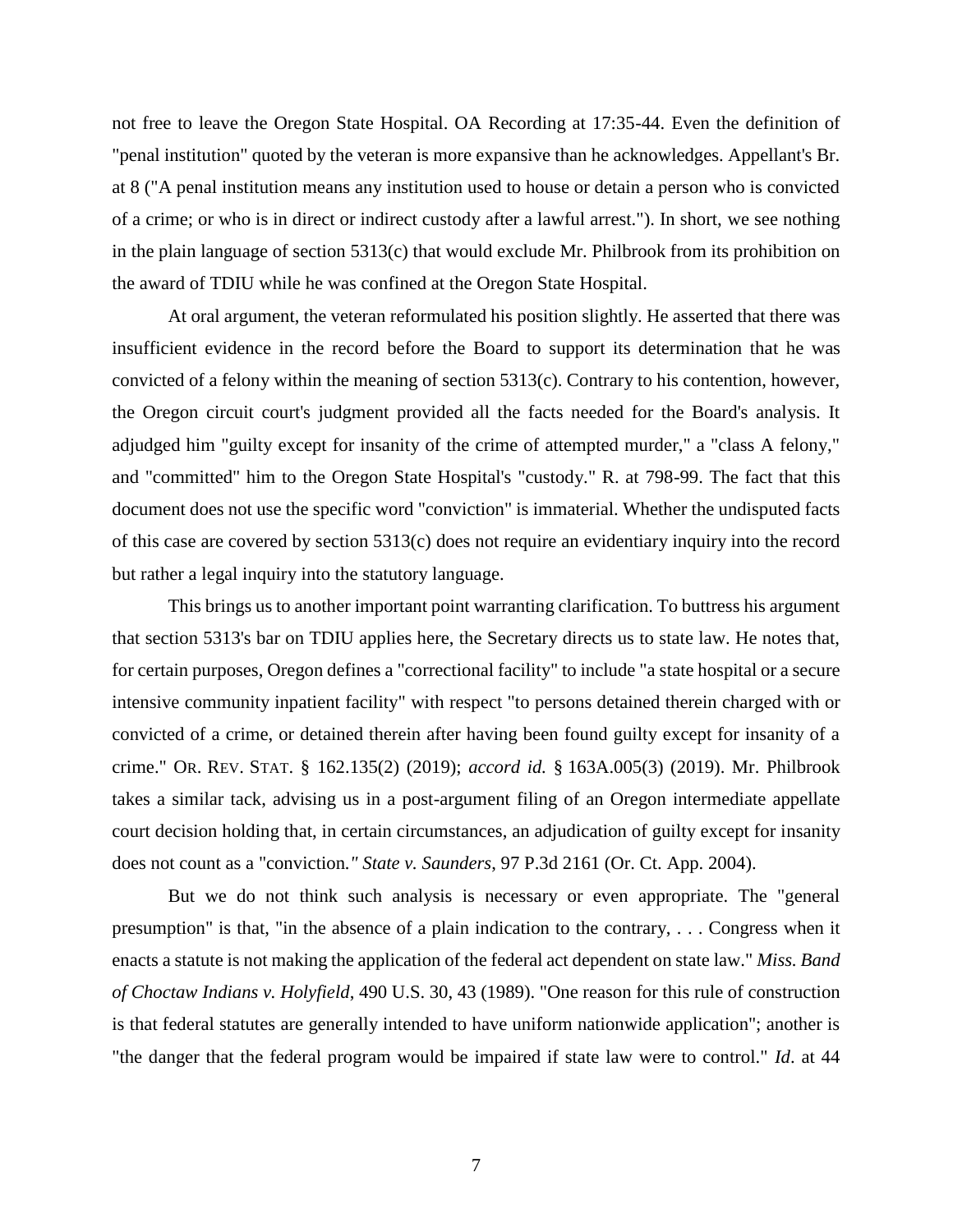(internal quotation marks omitted). Courts must look to the purpose of the Federal statute when assessing what Congress intended. *Id*.

An instructive example of this point was made by the Second Circuit when analyzing the Prison Litigation Reform Act (PLRA), a Federal statute that involves the same kind of semantic inquiry as section 5313. The PLRA limits lawsuits that may be brought by "a prisoner confined in any jail, prison, or other correctional facility." 42 U.S.C. § 1997e(a). Predictably, would-be plaintiffs often seek to avoid the PLRA's limitations by arguing that they are not "confined in a jail, prison, or other correctional facility" as defined by state law. Rejecting one such argument, the Second Circuit reasoned that the "overarching goals" of the PLRA "are universal; they do not change from state to state. Nor do they logically depend on how particular facilities are characterized under various state laws." *Ruggiero v. County of Orange*, 467 F.3d 170, 174 (2d Cir. 2006); *see also Booth v. Churner*, 206 F.3d 289, 300 (3d Cir. 2000).

Mindful of the Supreme Court's presumption and persuaded by the Second Circuit's logic, we do not think Congress wanted section 5313's application to turn on state law. First, there is no indication that Congress intended state law to govern inquiries under section 5313 as it did in other veterans law contexts.<sup>3</sup> *Cf*. 38 U.S.C. § 103(c) (assessing the validity of a marriage based on "the law of the place where the parties resided" at the relevant time). We note that a contrary congressional choice here could have quickly led to some tricky problems. Take, for example, the question of whether an adjudication of guilty except for insanity qualifies as a "conviction." Under state law, the answer is: it depends. In the case cited by Mr. Philbrook, the Oregon Court of Appeals said "no" in the context of a law that made an act of public indecency a felony when the defendant had a prior "conviction" for that crime. *Saunders*, 97 P.3d at 1262-63. But in another case, the Supreme Court of Oregon held that someone adjudicated guilty except for insanity was "convicted" for purposes of establishing lower court jurisdiction for post-conviction relief. *Mueller v. Benning*, 841 P.2d 640, 642 (Or. 1992); *see also State v. Olmstead*, 800 P.2d 277, 282 (Or. 1990) ("a defendant who is found guilty except for insanity has committed all elements of the crime, although the defendant is to be treated differently at the dispositional stage of the proceedings").

 $\overline{\phantom{a}}$ 

<sup>3</sup> In a case involving section 5313(a), the Federal Circuit, citing *Mississippi Band of Choctaw Indians v. Holyfield*, expressed its "doubt" that Congress wanted the statute's operation to depend on state law but ultimately found it unnecessary to resolve that question. *Mulder v. McDonald*, 805 F.3d 1342, 1347-48 & n.3 (Fed. Cir. 2015).